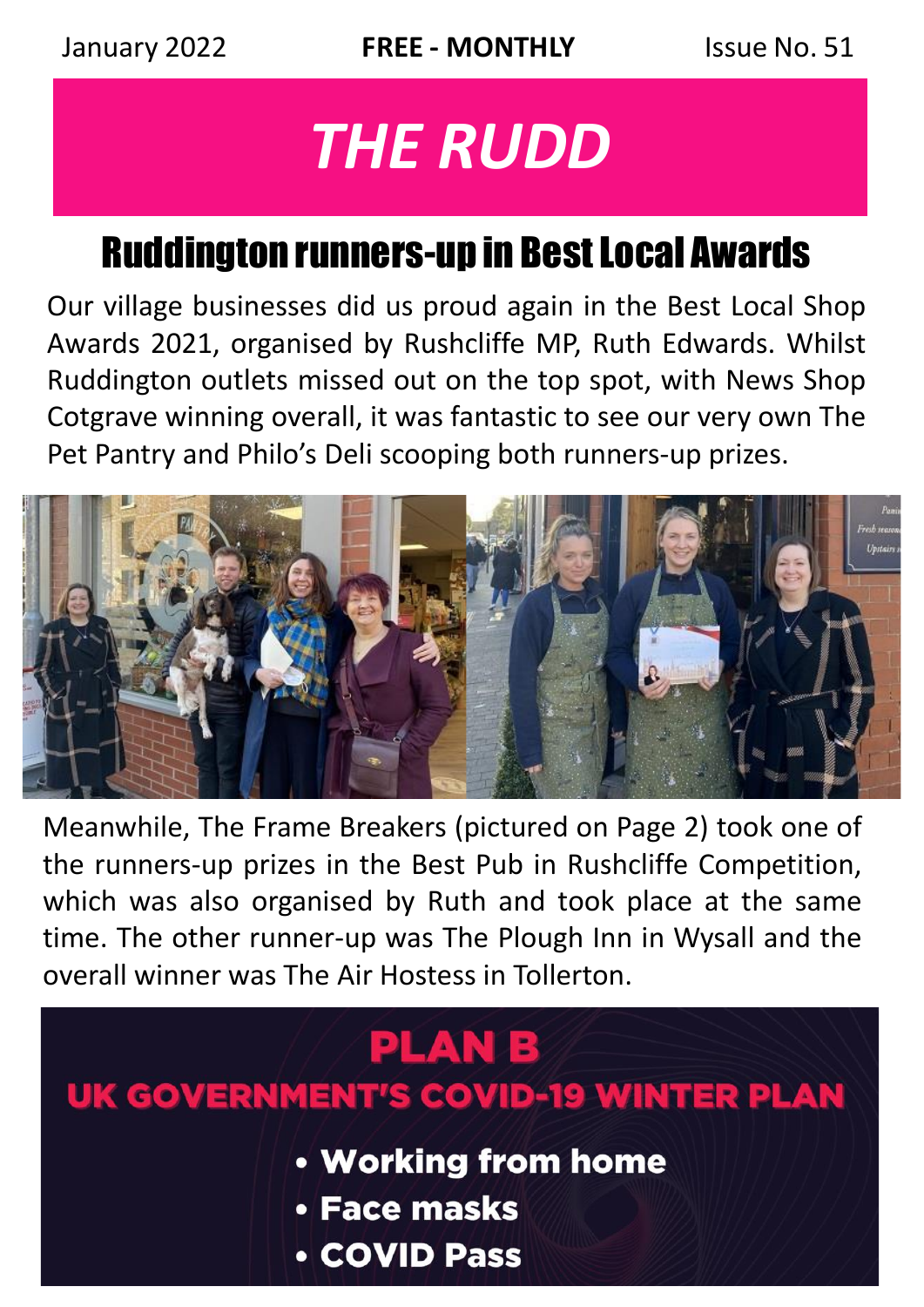After announcing the winners and runners-up on Small Business Saturday on 4th December, Ruth commented:

"I always enjoy running competitions like these because they show just how important local shops and small businesses are to communities throughout Rushcliffe.



"They are often the backbones of our local economies and provide opportunities and jobs to local people. I wanted to thank and recognise their place in the Rushcliffe business community with these competitions.

I would also like to thank everyone who got involved and voted for their • Joint 3rd Prize – Summers at Eleven favourite shop or pub. I know every vote is very much appreciated."

#### **Christmas Business Window Display winners**

A huge thank you to everyone for giving us another year of amazing window displays. Thanks also to our judges for their continued support and help. The results are:

• 1st Prize – Perkins Hardware who won 3 months' free sponsorship of The Rudd (starting next month) and a bottle of bubbly to toast their win



• 2nd Prize – Jaspers Café



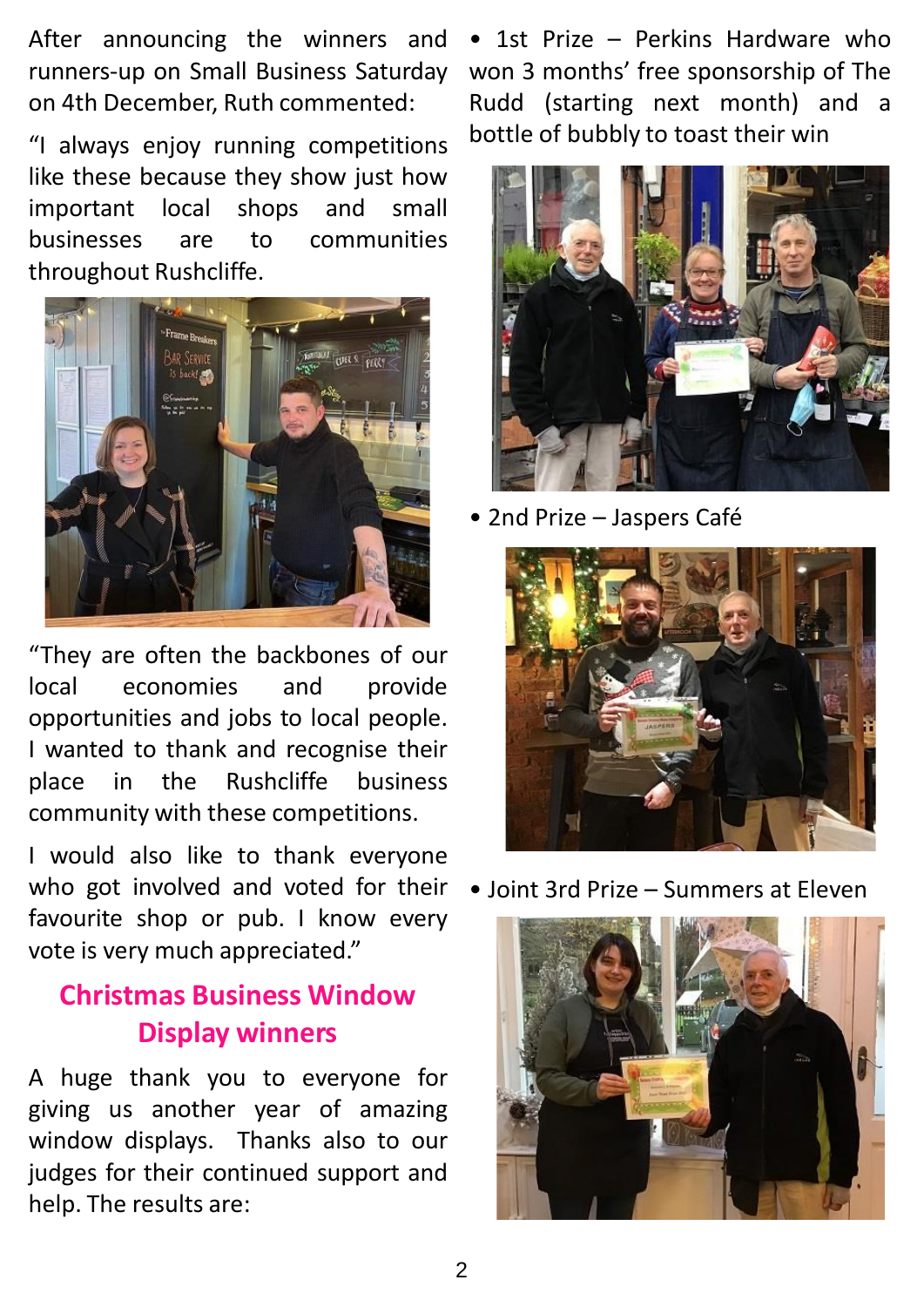• Joint 3rd Prize – Phoenix Flowers



All winners received a certificate and a box of chocolates.

#### Cllr. Marion Pell

#### **Business grants for hospitality and personal care**

Rushcliffe Borough Council (RBC) has offered more than 240 eligible hospitality and selected personal care businesses grants of up to £3,000 to help combat those affected by the recent dip in consumer confidence in light of the COVID-19 variant, Omicron.

RBC is aware that many local businesses, including those in customer-facing sectors such as cafes, restaurants, bars and beauty salons, have suffered with bookings being cancelled or postponed in the run-up to Christmas and New Year.

Business owners have been alerted to the new grants that saw payments arriving in their bank accounts from Monday 20th December.

These one-off grants are in addition to the £1bn worth of support to the <sub>gov.uk</sub>. hospitality and leisure sectors

announced by Rishi Sunak on Tuesday 21st December, and to any previous central government funding.

Deputy Leader Cllr Andy Edyvean said: "We're acutely aware how consumer confidence has dipped in light of the new variant and therefore we're placing funding into eligible business accounts to counter an element of this impact.

"It's aimed at those in the hospitality and some service industries that see customers sit down for longer periods when accessing their services.

"Everyone will be well aware of the fact that the hospitality industry has suffered in what should have been a peak period of trading, as so many Christmas parties were cancelled.

"Furthermore, businesses such as beauty salons and nail bars that require a longer time in indoor premises are another sector that currently needs that extra support.

"Whilst our resources are limited, we remain committed to supporting local businesses and the community and we appreciate it is a tremendously difficult time for everyone as a result of Omicron."

For all other COVID-related business support, business owners should contact the Council's Economic Growth team by emailing [econdev@rushcliffe.](mailto:econdev@rushcliffe.gov.uk)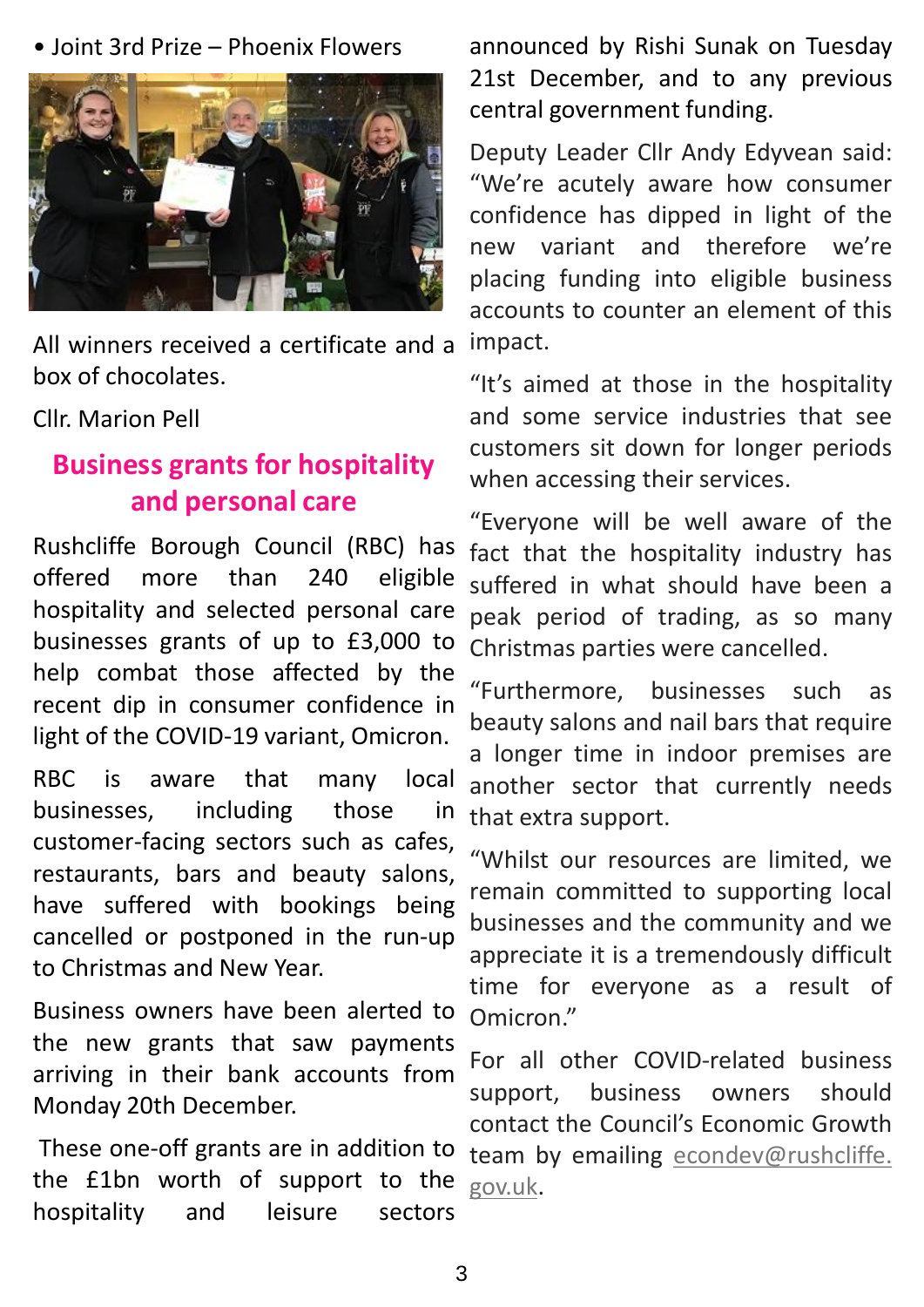#### **Ruddington nature pioneer receives recognition**

The driving force behind a Ruddington nature reserve is among the winners of this year's Celebrating Rushcliffe Awards. For 2021, a physical ceremony returned and was held on Wednesday 8th December at Rushcliffe Arena.

Gordon Dyne, Chair of the South Notts Local Group of Nottinghamshire Wildlife Trust, received recognition for his conservation work at Wilwell Farm Cutting Nature Reserve.



Gordon is pictured above receiving his trophy from (L to R) Tom Holodynsky of Great Northern Group, Leader of Rushcliffe Borough Council Cllr Simon Robinson and Mayor of Rushcliffe Cllr Sue Mallender.

Whilst he's delighted with his Pride of Rushcliffe Award, Gordon was keen to point out that it's very much a community effort.

"Much of what I do is about promoting wildlife and nature conservation in Rushcliffe," explained Gordon. "Indeed, I would have achieved very little at

Wilwell Nature Reserve with the South Notts Local Group, or with the Nature Conservation Strategy, if other folk hadn't been prepared to join in; turning up for work parties, helping organize events (or turning up to them!) or joining in the inevitable committee meetings."

He added: "Whilst much of what I do is volunteering, my time working for Wilwell Farm Cutting itself is a hobby. It is a quite an enclave on the edge of Ruddington Parish (a bit muddy in winter) but is particularly lovely in the spring and summer as the variety of wildflowers come and go.

"In a typical year I can record some 120 to 125 species, never mind the trees, grasses, moths, butterflies and who knows what other insects. It is a wildlife island to be protected and, hopefully, reconnected with other local sites."

Also recognised from Ruddington was Paradise Allotments off Wilford Road, which won the Health and Wellbeing Award. As previously reported, the team have worked hard to transform the allotment to create a tranquil and calming space for the local community.

The Rushcliffe Social Prescribing Group run a plot here which has received funds and generous donations from various sources. The space itself was donated by Ruddington Parish Council to give those at risk of social isolation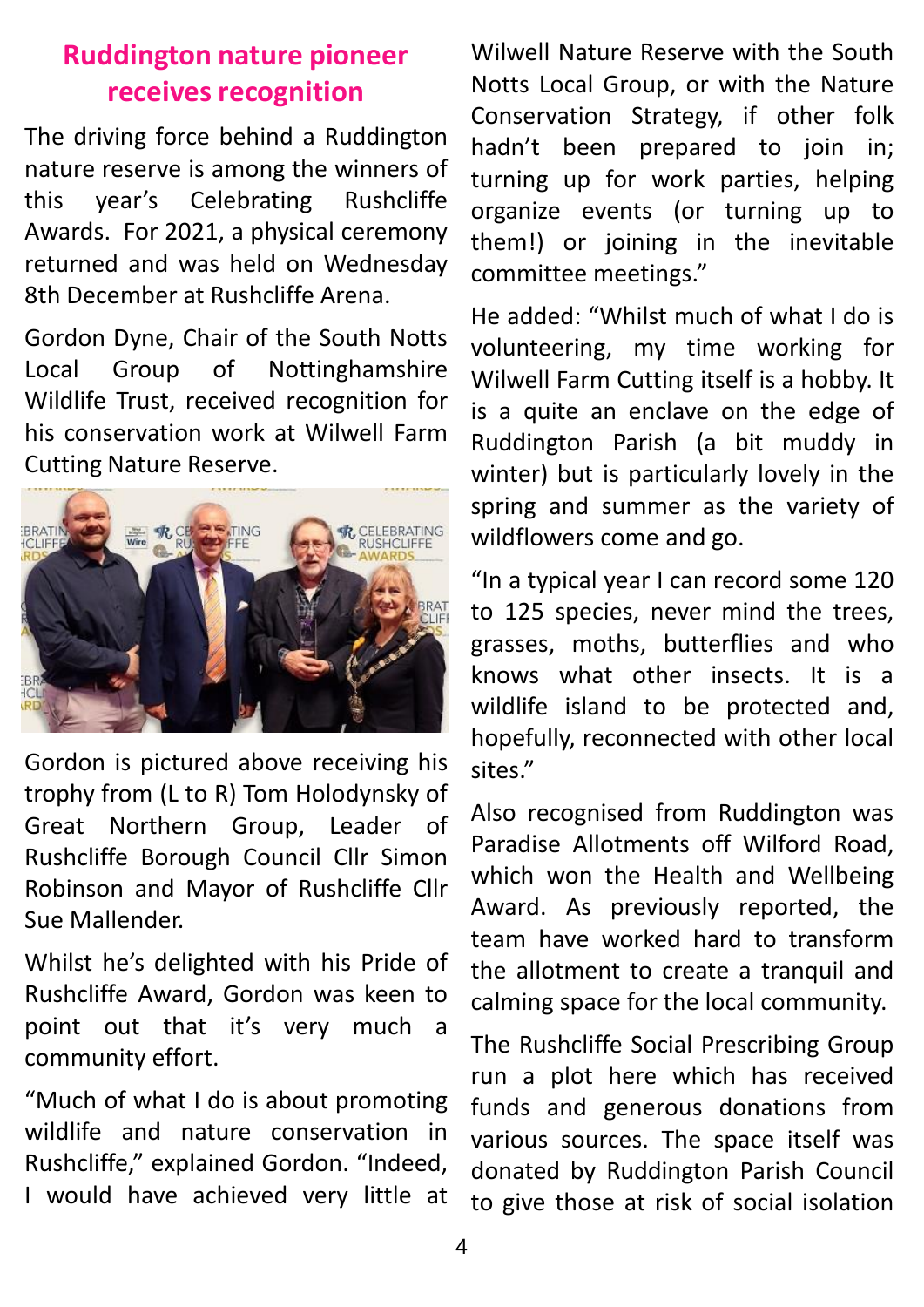or loneliness – including people with physical health conditions as well as mental health issues – a quiet space to socialise, learn about gardening and meet with likeminded individuals.



Allotmenteer Sheena Gibbons said: "Our desire is to really make a difference to people's lives, however small – not only helping them with their mental wellbeing but their physical wellbeing, too." Mandy Fletcher added: "We were very pleased to win the award as it means all the hard work from patients, staff and allotmenteers was worthwhile."

Cllr Robinson led the praise to all those shortlisted for a Celebrating Rushcliffe Award and to the many local sponsors who supported the accolades. He said: "Many congratulations to our winners and to all those who were shortlisted and nominated. Gordon's story is just one wonderful example of the incredible spirit across the Borough and chimed so well with our environmental priorities as a Council.

"The event highlighted so many who give so much to their community, group or organisation and particularly in what has been such another tough year for so many of us."

He added: "Whether volunteer, business owner or community hero, they are all making a difference to people's lives and are hugely deserving of this recognition. Thank you to everyone who nominated a group or individual; it was wonderful to celebrate their achievements."

Graham Wright via [RUDDINGTON.info](http://www.ruddington.info/)

#### **Tree shredding reminder**

If you've asked the Parish Council to collect and shred your Christmas tree, our Groundstaff team will collect it on Wednesday 12th or Thursday 13th January 2022, as explained in the December issue of The Rudd. Don't forget to leave your tree outside by 8am on the day of collection!



If you've forgotten to book a collection, don't worry. You can take your tree to be recycled at West Bridgford Recycling Centre on Rugby Road. You'll need to pre-register your vehicle with the tip, but booking slots are no longer needed. Find out more at [https://www.veolia.co.uk/nottinghams](https://www.veolia.co.uk/nottinghamshire/recyclinginformation) hire/recyclinginformation.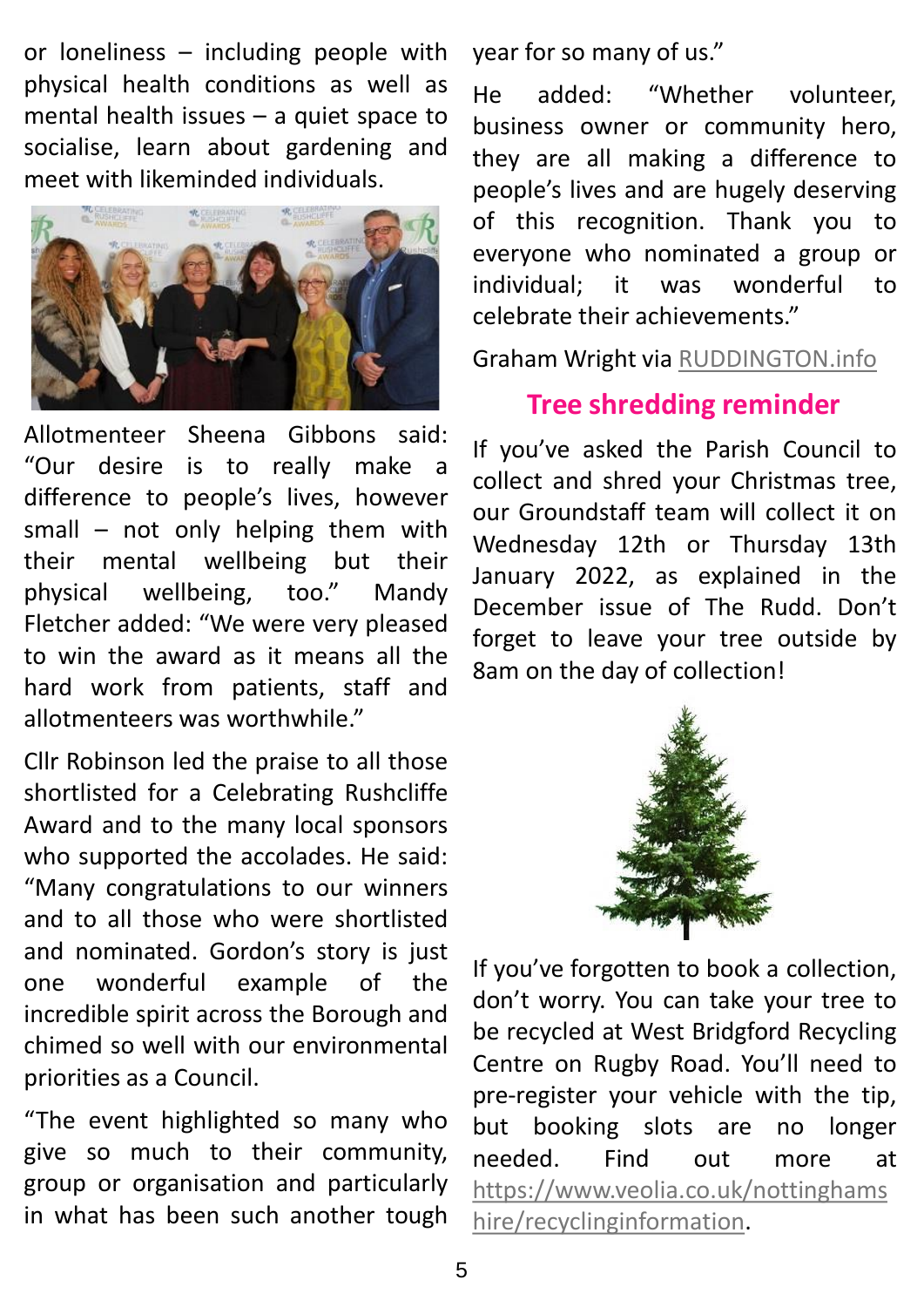### **Ruddington Diary**

#### **Regular events**

#### **Every Monday**

**Nappuccinos** - 10am to 11:45am at The Hub, 62 Musters Road. A group for parents and carers with babies aged under 1. Coffee, cake and chat.

**Renew Green Spaces** - 12 noon to 2pm, Hareham Allotments. An opportunity to meet, grow plants and grow relationships. Contact Sam Hackett at [sam.hackett@](mailto:sam.hackett@ruddingtonbaptist.org.uk) [ruddingtonbaptist.org.uk](mailto:sam.hackett@ruddingtonbaptist.org.uk) to find out more. **First & third Mondays of the month**

**Ruddington Craft Group** - 10 am to 12 noon at St Peter's Rooms. Tuition, most materials and refreshments included for £3.50 fee. Bring your own essentials (scissors, glue etc). Newcomers welcome, experience or expertise not essential. **(No meeting on Monday 3rd January 2022.)**

#### **Third Monday of the month**

**U3A General Meeting** - 2pm at the Methodist Church. Speaker, information about interest groups and a cuppa . Any potential new members not in full time employment or who are semi-retired / retired, are welcome to attend as a visitor to see what we do.

#### **Every Tuesday**

**Swing into Shape** - 60+ class, 11am - 11.45am at the Village Hall, Wilford Road.

**Ruddington Community Choir** – 8pm to 9:30pm at the Methodist Church.

#### **Every Wednesday**

**Coffee Club** - 10 am to 12 noon at St Peter's Rooms. Hot drinks, biscuits and chat for over 55s in a friendly, relaxed atmosphere.

**Renew Café** – 2:30pm to 4pm at The Hub, 62 Musters Road. Arts, crafts and games.

#### **First Wednesday of the month**

**Methodist Fellowship** – 2:30pm at the Methodist Church. Talks or activities.

#### **Second Wednesday of the month**

**Women's Institute** – St Peter's Rooms 7.15pm. **Jan 12th**: A Steel Band Evening.

#### **Last Wednesday of the month**

**Ruddington Gardener's Association** – 7pm for 7:30pm at The Hermitage. **Jan 26th**: Growing & Showing with Mike Davey.

#### **First Thursday of the month**

**Hearing Aid Clinic** - 11:30am to 12:30pm at St Peter's Rooms. Contact Laura Ainsworth via [www.heartogether.org.uk](http://www.heartogether.org.uk/) to find out more.

**Notts Wildlife Trust** – Winter Wildlife Talks online via Zoom, £3 per device. Full details: [http://www.southnottswildlife.org.uk/cont](http://www.southnottswildlife.org.uk/content/?page_id=234)

ent/?page\_id=234. **Jan 6 th:** Molotovs & Merlins (Birdwatching in Scotland) with Gordon Hamlett. 6:45pm to 8:45pm.

#### **Third Thursday of the month**

**Ruddington Rhythm** - All styles of live music and song (open mic). 8 - 11pm at the Cottage Hotel, Easthorpe Street. Free entry.

#### **Every Saturday**

**Methodist Coffee Morning** - 10:30am to 12 noon at the Methodist Church.

**First Saturday of the month (Feb - Nov)**

**Ruddington Village Market** - 9am to 12 noon on The Green. Over 50 stall holders offering quality crafts, produce and provisions to take away.

#### **Every Sunday**

**Spiritual Light Centre** – 6.30pm – 8pm at Framework Knitters Museum Chapel. Divine service with a visiting medium. Healing during service. Refreshments afterwards.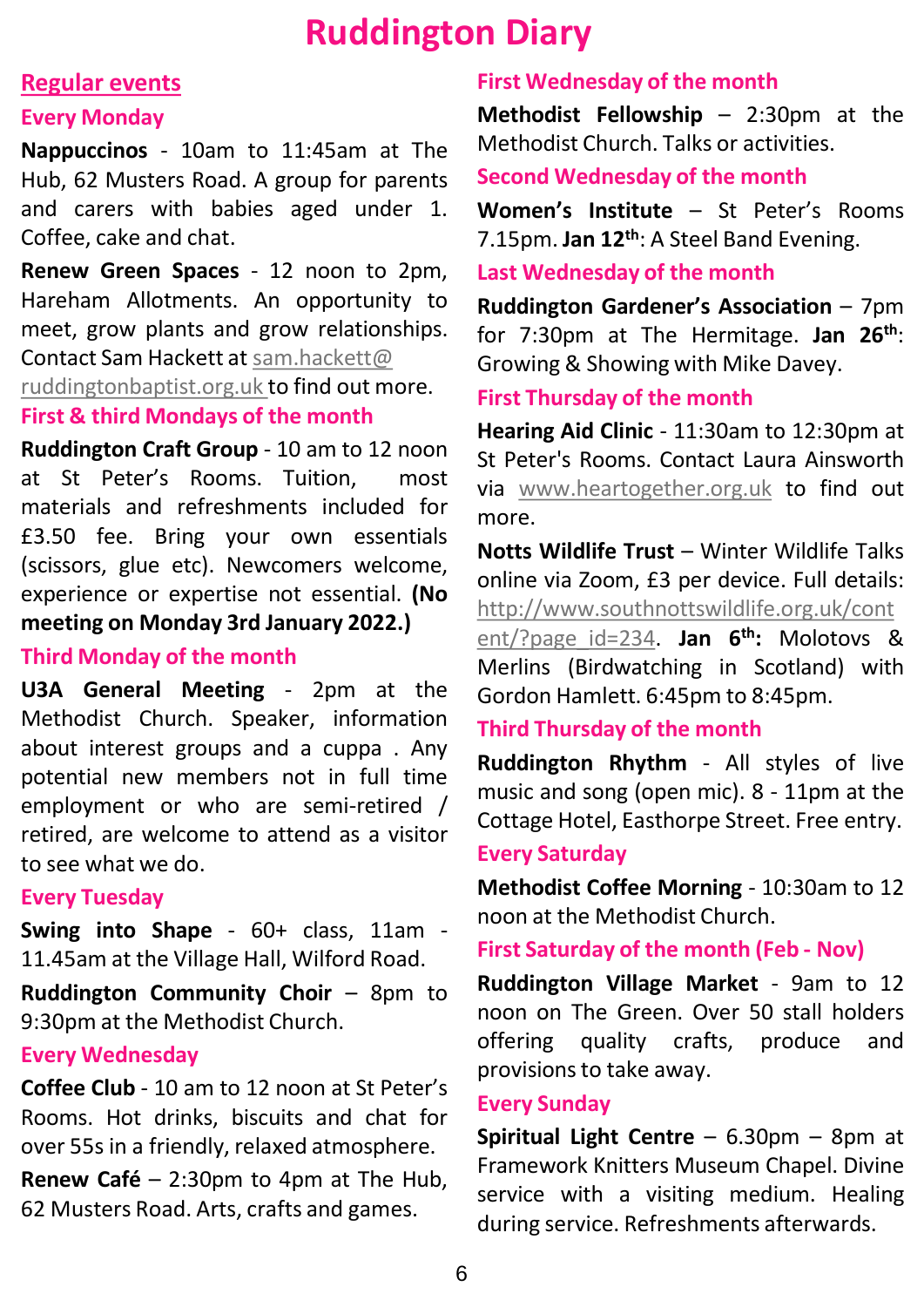#### **Parish Council Meeting Tuesday 11th January 2022**

Parish Council Meeting - at St Peter's Rooms commencing at 7.30pm. All meetings open to the public; you can share your views on any agenda item.

#### **Plan B remains in place…for now**

After weeks of uncertainty which saw the hospitality and leisure sectors thrown into chaos, the Government finally announced that no further COVID-19 restrictions would be imposed in England over Christmas or New Year.

This means that (at the time of writing), Plan B is still in force at the start of January 2022. The rules are as follows:

• It's compulsory to wear a face covering in most public indoor venues. The exceptions are if you're eating, drinking or exercising, so you don't need to wear one in a pub, cafe, restaurant or gym.

- Face coverings must be worn on public transport and also by secondary school pupils in the classroom.
- You should work from home if you're able to do so.

• A COVID Pass, or proof of a negative test taken within 48 hours, is required for entry into nightclubs and other settings where large crowds gather, such as sports venues.

These regulations will be reviewed in early January – and the Government has said it won't hesitate to extend restrictions if the Omicron variant is likely to overwhelm the NHS.

The rules around self-isolation have also changed. If you've tested positive or have symptoms, you now only have to self-isolate for 7 days instead of 10.

However, you'll need to have two negative lateral flow test results on days 6 and 7 to go out and about again.

For the latest news and updates on COVID-19, please visit [www.gov.uk/](http://www.gov.uk/coronavirus) coronavirus.

To obtain a COVID Pass, you can download the NHS App or ask the NHS to send you a letter in the post. To find out more, please visit [www.nhs.uk/](http://www.nhs.uk/coronavirus) coronavirus.

#### **Crime figures for Ruddington**

For November 2021, these were as follow:

- 2 x criminal damage
- 2 x theft of fuel
- 1 x theft of bicycle
- 1 x theft from vehicle
- 2 x anti-social behaviour
- 1 x threatening behaviour

For crime prevention advice, please visit [www.nottinghamshire.police.uk/](http://www.nottinghamshire.police.uk/advice) advice.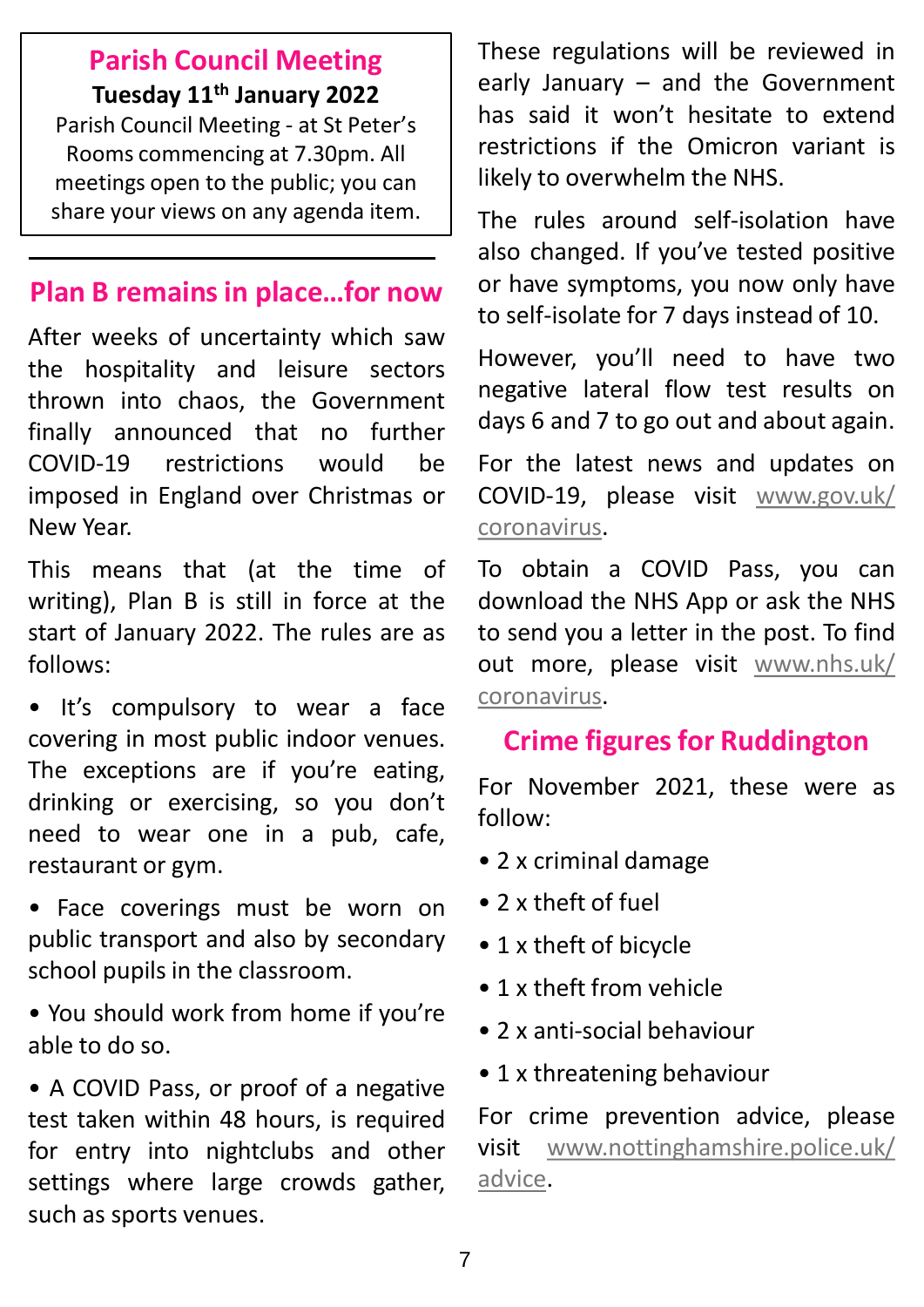#### **NHS urges everyone to have a "Jabby New Year"**

A booster dose of the COVID-19 vaccine is now available for everyone aged 18 and over, and some people aged 16 and over, who have had two doses of the vaccine at least three months ago. The NHS is sending out around 650,000 text messages and 5,000 letters to people who have not yet had the top-up vaccine, encouraging them to book in now.

People with a weakened immune system are also being offered a third dose of the COVID-19 vaccine. This is also known as a third primary dose and is different from a booster dose.

Children aged 12 and over can get a first and second dose of the primary vaccine.



The government has arranged for extra resources to staff vaccination centres in the light of a surge in booking requests due to the Omicron variant. Vaccination sites are operating 12 hours a day, seven days a week wherever possible. Slots are available for at least 16 hours a day, with some sites extending to 24 hour operations.

If you're eligible for a vaccine or booster, please book in as soon as possible to help protect yourself and your loved ones, help flatten the curve of transmissions and protect the NHS.

For the latest information and to book your appointment, please visit [www.nhs/coronavirus.](http://www.nhs/coronavirus)

*In line with guidance from the Joint Committee on Vaccination and Immunisation (JCVI), you can't be vaccinated or receive a booster jab if you've tested positive for COVID-19 in the last 28 days. Please book your appointment for a date after 28 days have passed.*

#### **Operation Sceptre in Rushcliffe**

During the week commencing 15th November 2021, additional Operation Sceptre patrols were deployed in Ruddington and other areas of Rushcliffe as part of a national campaign to target knife crime.

On 18th November 2021, local Neighbourhood Policing Officers sighted and stopped a vehicle which contained two persons. The officers located a lock knife in the driver's door pocket. One male was arrested and later charged with possessing a bladed article in a public place.

Across Nottinghamshire, 60 knives were taken off the county's streets and 14 arrests were made.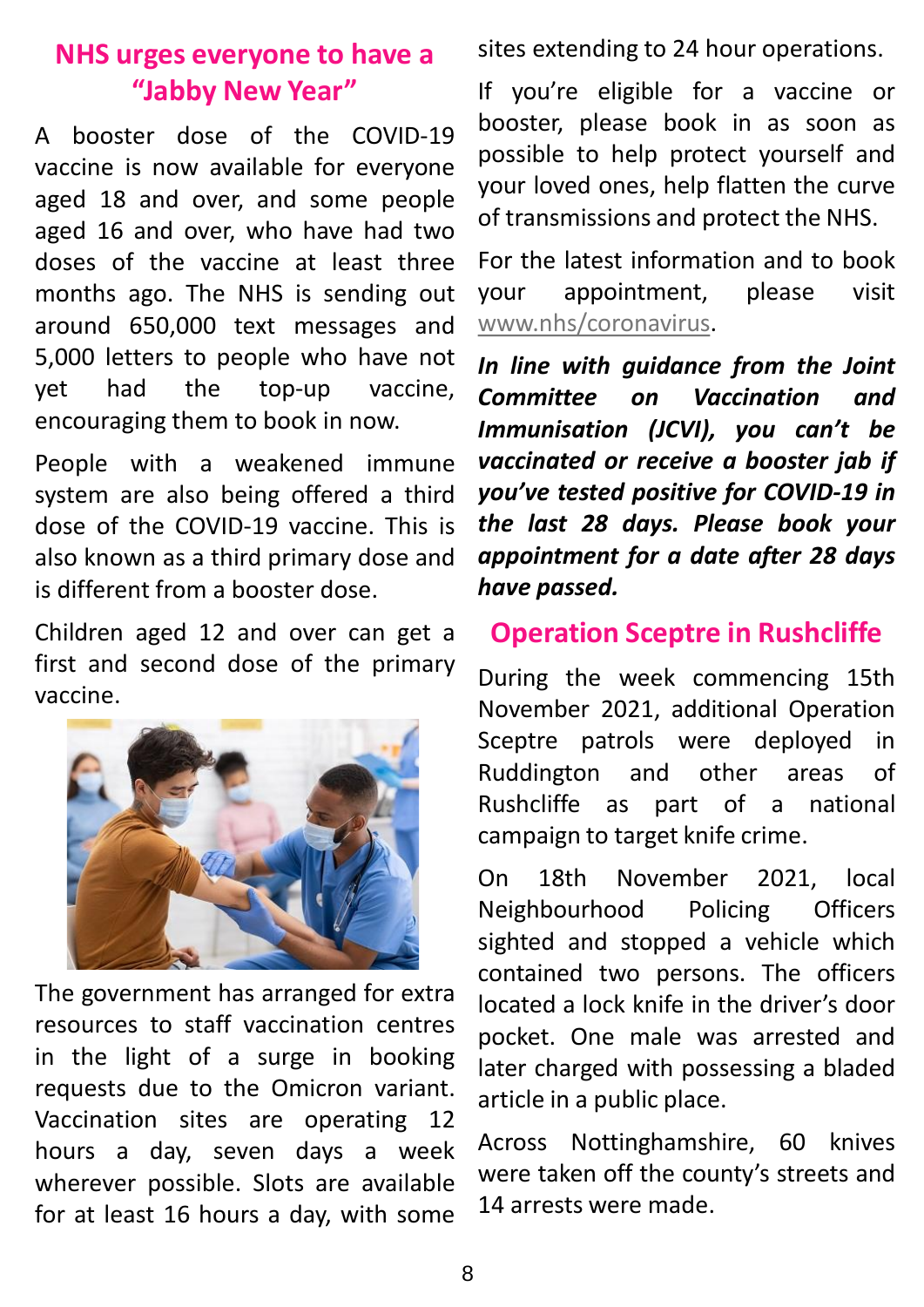### **New 159 number launched to tackle fraud**



If you think someone is trying to trick you into handing over money or personal details…stop, hang up and call 159 to speak directly to your bank.

Last year criminal gangs stole over £470m by pretending to be a bank or other service provider. 159 is a pilot scheme to collect evidence to show that calling 159 helps fight fraud.

#### **What is 159?**

159 is the memorable, secure number that connects you directly to your bank if you think you're being scammed. It works in the same way as 101 for the police or 111 for the NHS. It's the number you can trust to get you through to your bank, every time – 159 will never call you and only a fraudster will object to you calling 159.

#### **Call 159 if:**

• Someone contacts you saying they're from your bank – even if they're not suspicious

• You receive a call asking you to transfer money or make a payment – even if seems genuine

• You receive a call about a financial matter and it seems suspicious.

#### **Who's behind 159?**

159 has been set up by banks and telephone companies who want to fight fraud. It's a pilot scheme at the moment. The following banks are part of it:

• Barclays

• Lloyds (including Halifax and Bank of Scotland)

• NatWest (including Royal Bank of Scotland and Ulster Bank)

- Santander
- Starling Bank

That covers over 70% of UK primary current account holders. We want more banks to join us, and we hope they will over the course of the pilot.

Almost all major consumer telephone companies are participating, and almost all UK mobiles and landlines are able to use 159.

Calling 159 will cost the same as a national rate call, which are part of the included minutes in most mobile phone tariffs. If 159 doesn't work for any reason, you should contact your bank in the normal way, using the number on your bank card.

For more information, please visit [https://stopscamsuk.org.uk](https://stopscamsuk.org.uk/).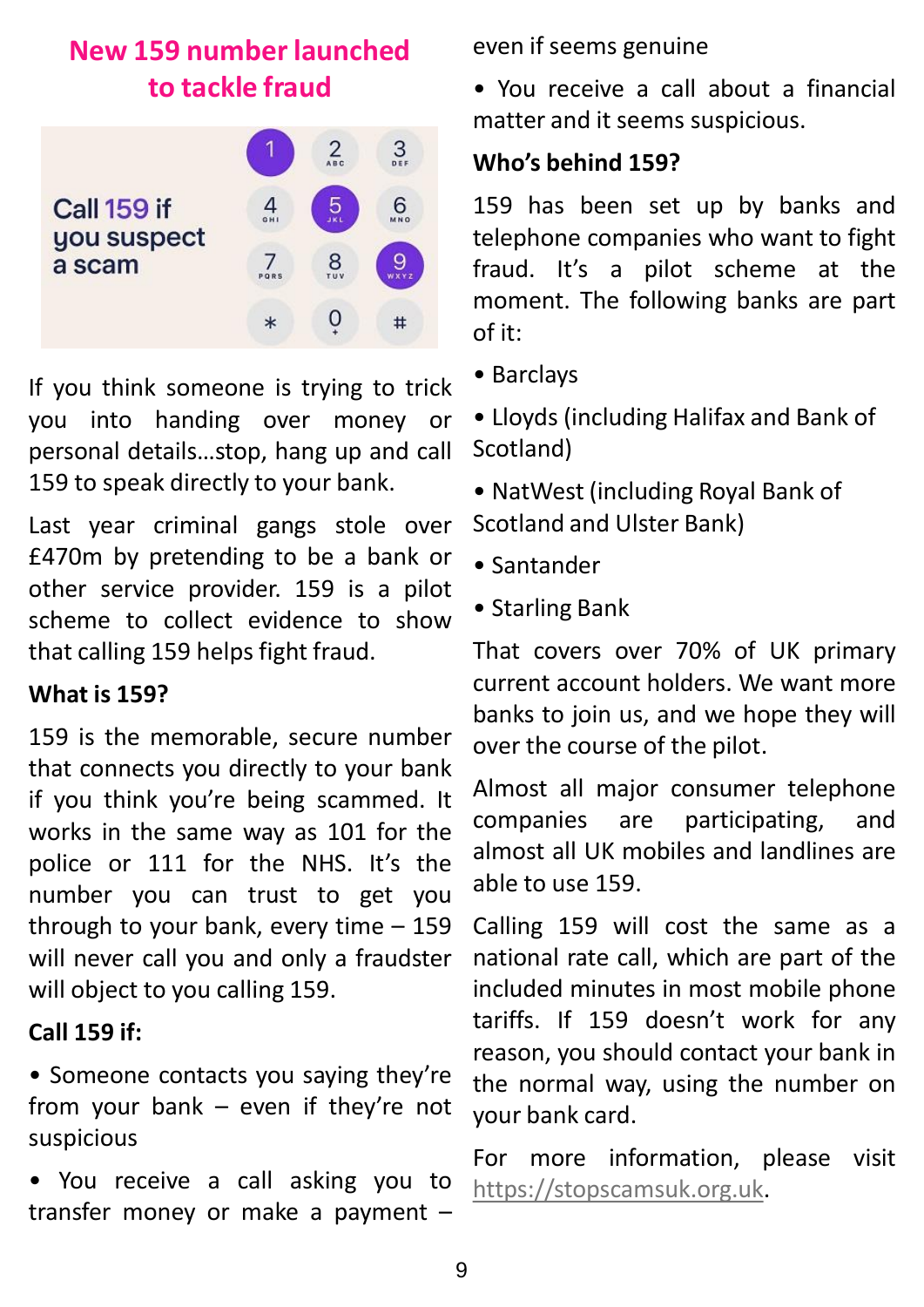#### **Have you signed up to Green Rewards yet?**

#### **Join Green Rewards today and earn great discounts, vouchers and prizes for helping to combat climate change and achieve net zero in Notts!**

That's the message from all nine local Nottinghamshire councils, who've joined forces with local universities and Green Rewards creator, Jump, for a trailblazing partnership.



Using a new smartphone app and website, you can earn points and win prizes for activities you do every day at home or out and about, that lower your carbon footprint and help the County Council achieve its aim of becoming Carbon Clever.

All you need to do is log activities that highlight how you're reducing the amount of carbon you create, such as:

- Walking to work or school
- Cycling or using public transport
- Putting your recycling bin out with all the correct recyclables
- Switching lights off at home
- Taking a 4 minute shower and many, many more!

There are also quizzes and other initiatives you can take part in to earn extra points.

Here in Rushcliffe, you'll need to accumulate 10,000 points to claim a 10% discount or other special offer voucher, which you can redeem at participating outlets.

You'll be notified by the Borough Council when you're eligible for a voucher, and you can then choose the business where you'd like to redeem it.

There are also £20 worth of vouchers up for grabs for the two Rushcliffe residents who earn the most points each month. You can spend these at local businesses or use them to donate to environmental causes or projects.

There are full details of all businesses in Ruddington and elsewhere in Rushcliffe who've joined the project at the Green Rewards app and on the website.

Business owners who'd like to sign up can email [econdev@rushcliffe.gov.uk](mailto:econdev@rushcliffe.gov.uk) for information.

#### **Sign up to Green Rewards**

You can download the app by searching for "Notts Green Rewards" in the Apple and Android app stores.

Or, visit [www.notts.greenrewards.co.uk](http://www.notts.greenrewards.co.uk/) to sign up using the website. If you have any questions, please contact the Green Rewards team at customer. [service@greenrewards.co.uk](mailto:customer.service@greenrewards.co.uk) or on 0207 326 5055 (Mon-Fri, 9am-5.30pm).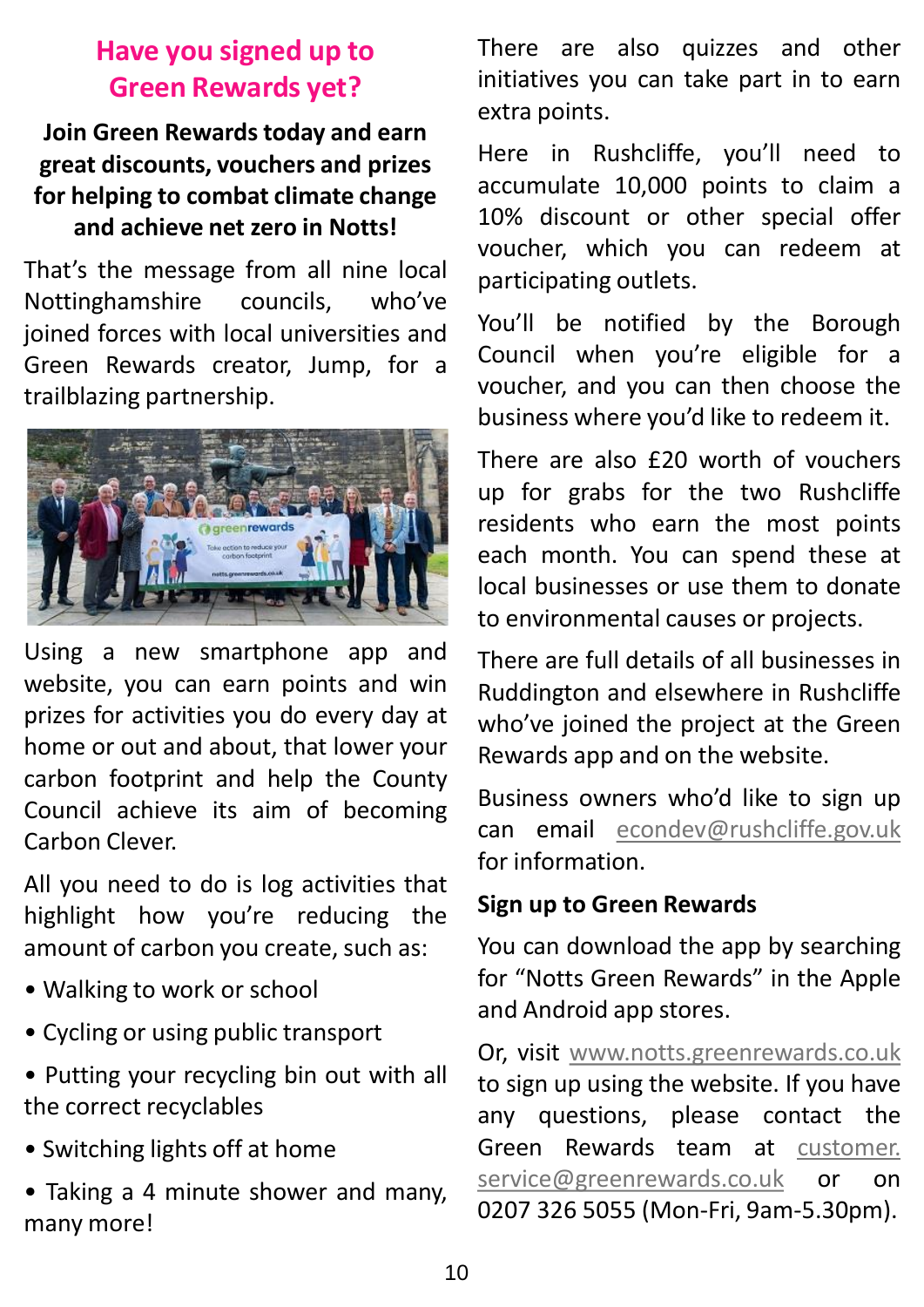#### **Mystery Christmas cash donor unmasked**



The identity of the generous individual responsible for envelopes stuffed with cash being delivered to households in Ruddington, Clifton and Silverdale for the last six Christmases has been revealed by The Daily Express.

Just before the big money-drop this Christmas – when £5,000 in fifty envelopes handwritten with "R.A.K." or "Random Act of Kindness" each containing £100 in £20 notes were posted through the letterboxes of lucky local recipients – the newspaper identified the "Secret Santa" as selfmade millionaire Joe Soiza.

Mr Soiza hails from Clifton and founded Nottingham-based online healthcare company UK Meds with his son Mason in 2016. He decided to admit his involvement this year following intense local speculation.

He told The Express: "This is our sixth Christmas and it's been harder each year to keep it anonymous.

"It's always been quite cloak and dagger, but with a lot of whispers about who is behind it. People are putting two and two together, so it's time to come clean."

Wife Joanne and sons Mason, Brett and Owen helped Joe devise and execute this annual, charity initiative. He explains that he was inspired to help people from his boyhood home after a big win on the horses:

"I'd seen an article about random acts of kindness, and it just struck me what a nice thing it was to do. We upped it to £5,000 last year and expanded our patch a bit further, to surprise more people.

"We are always incognito, picking out houses to post the envelopes through. Last year we targeted some families with kids at bus stops, jumping out of the car and handing the envelopes over, just saying 'Merry Christmas' and driving off. It was brilliant! We didn't think we could keep it a secret forever though," he admits.

Joe tells us that 12 families in our village received an envelope this Christmas – each containing £100 – and posted on December 23rd.

"It's truly random" he confirms, "100% around the Rushcliffe Country Park and Elms Park areas this year. "All things being well, we will carry on for as many years as we can!"

Graham Wright via [RUDDINGTON.info](http://www.ruddington.info/)